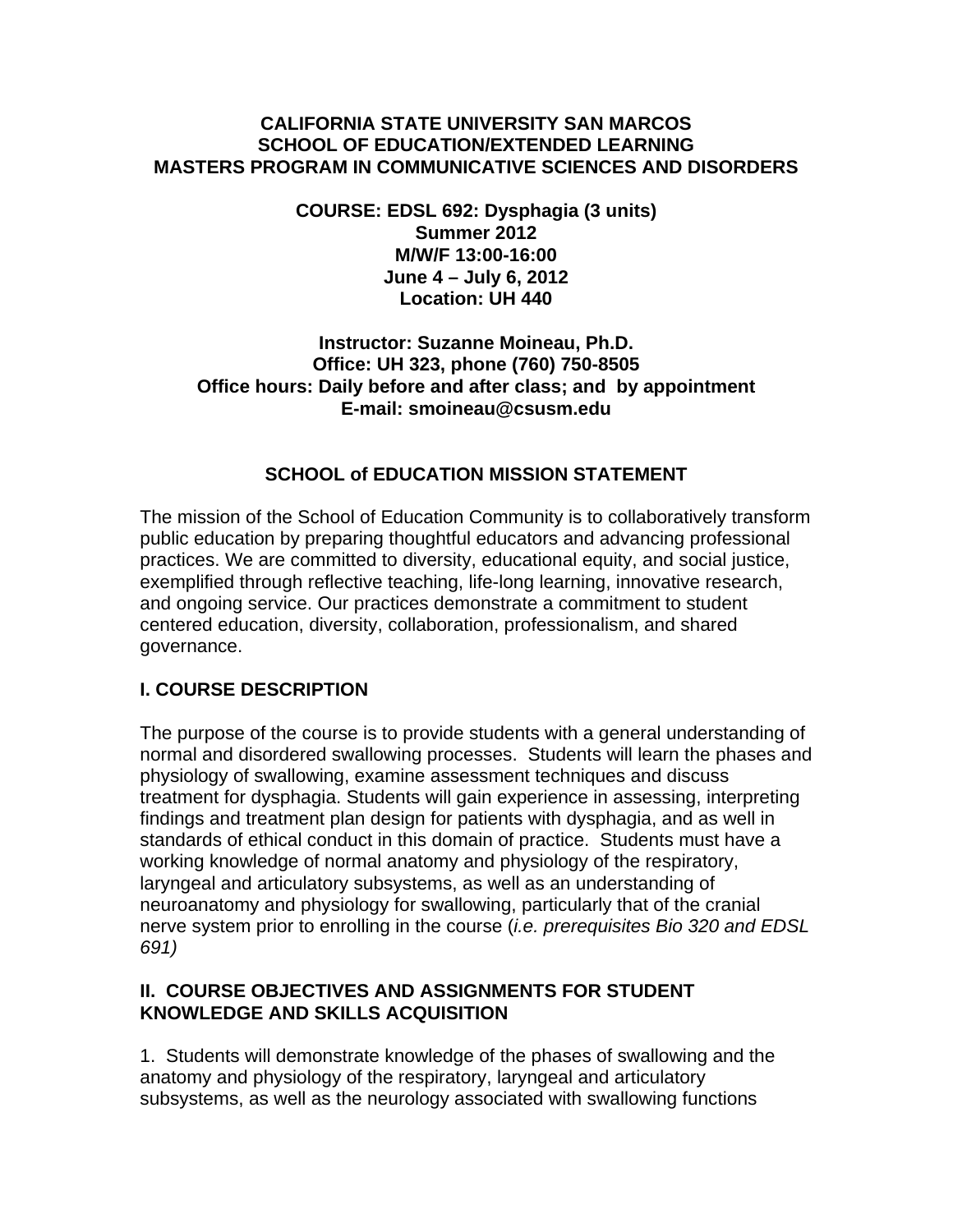(specifically, the cranial nerve system). Students will identify the role and responsibilities of the speech-language pathologist in the management of dysphagia.

2. Students will demonstrate knowledge of the nature of normal and disordered swallowing functions and the etiology of such disorders.

3. Students will demonstrate knowledge and skill in assessment techniques for dysphagia, and understand how to distinguish problems at the different phases of the swallow. Students will demonstrate knowledge and skill in performing, oral mechanism examinations, 'bedside' swallow assessments, as well as in analyzing and interpreting other types of swallow assessments, including fluoroscopy and FEES.

4. Students will demonstrate knowledge and skill in treatment techniques and procedures, evidence-based practice, planning, selecting and writing up appropriate treatment goals/plans and understanding of how to administer such treatment.

5. Students will demonstrate knowledge of standards of ethical conduct when assessing and treating in this domain of practice, including issues related to culture and quality of life.

Each of the objectives stated above will be evaluated by the following mechanisms:

1. Students will pass a final examination based on information from the text, lecture and class discussion, as evidence of gained knowledge in the following areas: terminology, phases of the swallow, typical and atypical anatomy/physiological functions, and assessment and treatment. **Standards III-B, C, D, E & F; IV-B; V-A)**. 50 points total.

2. Students will pass 10 quizzes/assignments based on information from the text, lecture and class discussion, as evidence of gained knowledge and skills in the following areas: A&P, phases of swallowing, assessment and treatment. (**ASHA Standards III-B, C, D, E & F; IV-B; V-A)**. 10 points each: 100 points total

# **III. Grading Standards**

Consistent with requirements set forth by the School of Education and the Office of Graduate Studies and Research, the minimal acceptable grade for passing a course in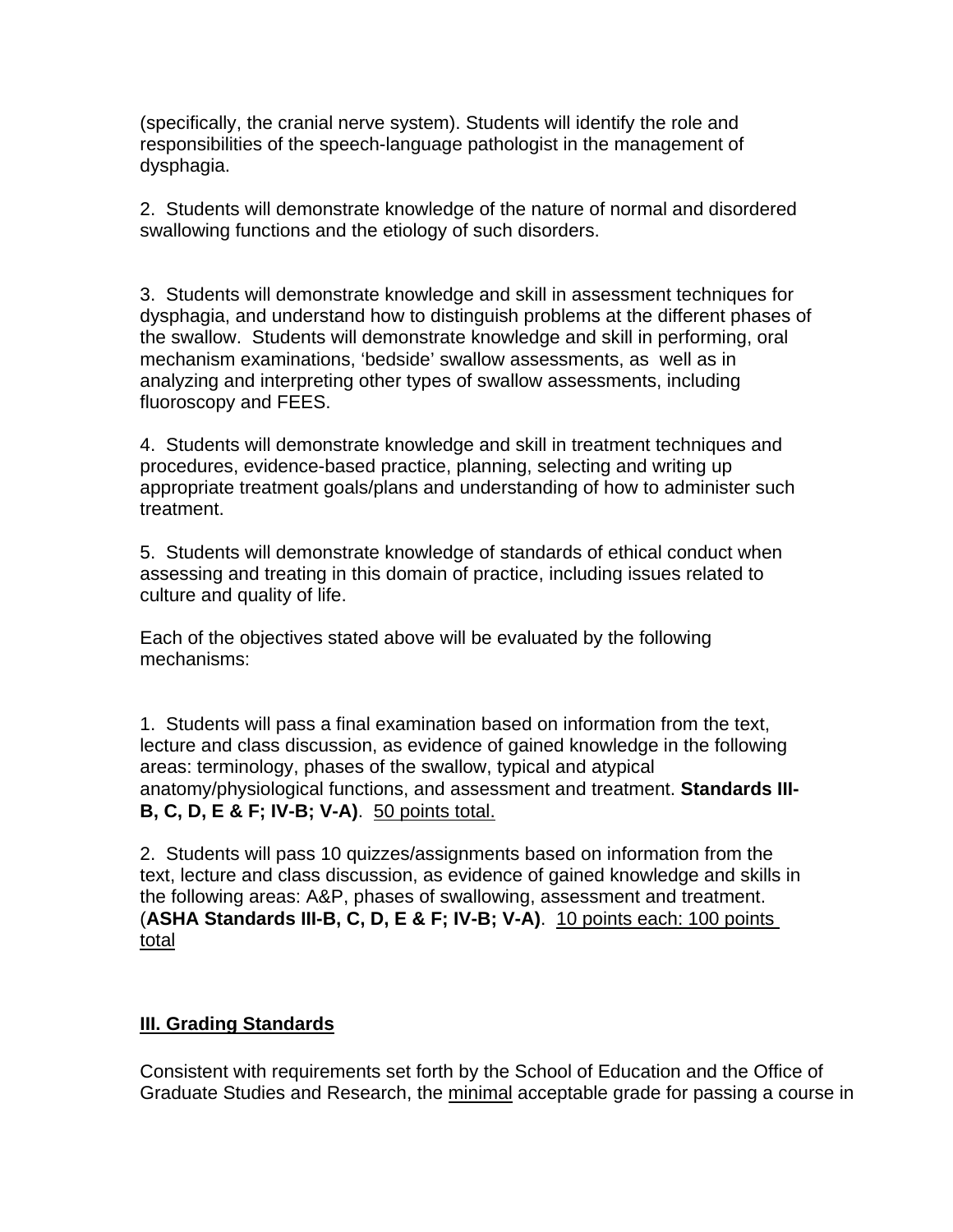the ComDis Program is a B. A review of the student's performance will need to be conducted should s/he earn less than a B in any course. Please note that CSUSM requires graduate students to maintain a cumulative GPA in all coursework towards the MA of 3.0. Should your GPA all below a 3.0, you will be placed on Academic Probation and you will have one semester to bring your GPA back above a 3.0 or you will be disqualified from the program.

Students need to pass all graded assignments with a B or better to demonstrate acquisition of skills and knowledge towards meeting the standards for practice. Students may be offered an opportunity to redo/retake a single assignment at the instructor's discretion. Any assignment requiring a make-up will receive a 20% reduction in possible points for that assignment. If a student receives less than a B on the makeup, or receives less than a B on more than one assignment, the student will be obligated to repeat the course. Please note that CSUSM only allows for two courses to be retaken at the MA level. Should you earn less than a B in more than two courses, you will be disqualified from the program. Make-ups are intended to offer a second opportunity for students to demonstrate competence on important standards so as to avoid academic probation. Make-ups are not intended to improve grades or GPA. Please be advised that each student is expected to operate in a professional manner and present her/his best work the first time. Make-ups need to be scheduled within 1 week of receipt of the 'failed' grade. You have 12 ungraded pass/fail assignments. Should you fail more than 2, you will not pass the course.

Any scholarly, professional writing assignment will be subjected to grading based on the Communicative Sciences and Disorders Graduate Writing Assessment Rubric. All writing assignments must be submitted in both hard copy AND through the Cougar Courses container. You will be expected to adhere to the Academic Honesty Policy and use APA style referencing in all professional writing.

#### **Letter grade (percentage total points)**

 $A = 93$  and above  $A = 90.00 - 92.99$  $B_+ = 88.00 - 89.99$   $B = 83 - 87.99$   $B_+ = 80 - 82.99$  $C_+ = 78.00 - 79.99$   $C = 73 - 77.99$   $C_+ = 70 - 72.99$  $D+ = 68.00 - 69.99$   $D = 63 - 67.99$   $D- = 60 - 62.99$  $F - 59.99$  and below

Assignments graded on the Communicative Sciences and Disorders Graduate Writing Assessment Rubric are graded on a 4 point scale. The conversion is as follows:

 $4 = A = 95$  points = exceeds standards

 $3 = B = 85$  points = meets standards

- $2 = C = 75$  points = approaching, but does not meet standards
- $1 = D = 65$  points = fails to meet standards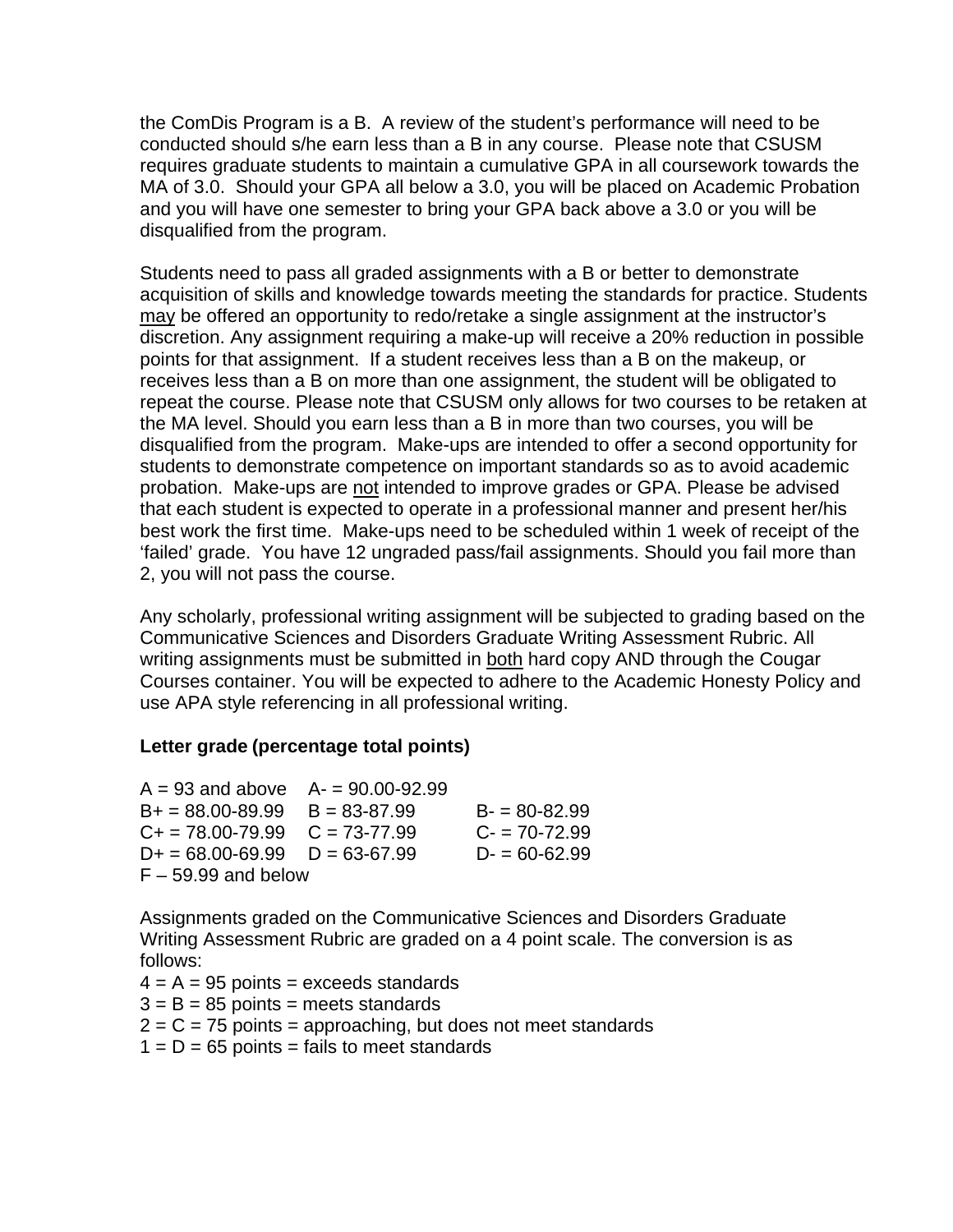Students are expected to turn all work in when it is due. Work submitted late, but within one week of the due date will be reduced by one letter grade. Work received over one week late receives no credit. Your work will be graded on both content (detail, logic, synthesis of information, depth of analysis, etc) and mechanics (grammar, syntax, spelling, format, uniformity of citations, etc). You are entering into a professional career that requires mastery of the written language. You will be graded on such.

### **IV. RECOMMENDED TEXTBOOKS:**

Groher, M. E., & Crary, M. A. (2010). *Dysphagai: Clinical Management in Adults and Children*. Maryland Heights, Missouri: Mosby, Inc.

# **PROFESSIONAL AND ADMINISTRATIVE REQUIREMENTS**

- 1. "Person-first" language (e.g., "Individuals with aphasia" rather than "The aphasic individual;" "Johnny presents with Down Syndrome" rather than "My Down Syndrome student") must be used throughout all written and oral assignments and discussions.
- 2. All written documents should be completed with a word processor. Keep an electronic copy of all of your work. You will want these for your review when you are ready to prepare for the PRAXIS exam.
- 3. Complete and hand in all assignments on the due dates for full credit. If you have extraordinary circumstances that impact completion of your assignments, please inform the instructor(s). Any time that you have questions or concerns, please contact the instructor(s) immediately.
- 4. Participate actively in class discussions and group activities and demonstrate positive interpersonal skills with classmates, the instructors, and guests.
- 5. Ensure you receive handouts and information if you miss class, so be sure to get phone numbers from colleagues/classmates.

# **V. SCHOOL of EDUCATION ATTENDANCE POLICY**

**Due to the dynamic and interactive nature of courses in the School of Education, all students are expected to attend all classes and participate actively. At a minimum, students must attend more than 80% of class time, or s/he may not receive a passing grade for the course at the discretion of the instructor. Individual instructors may adopt more stringent attendance**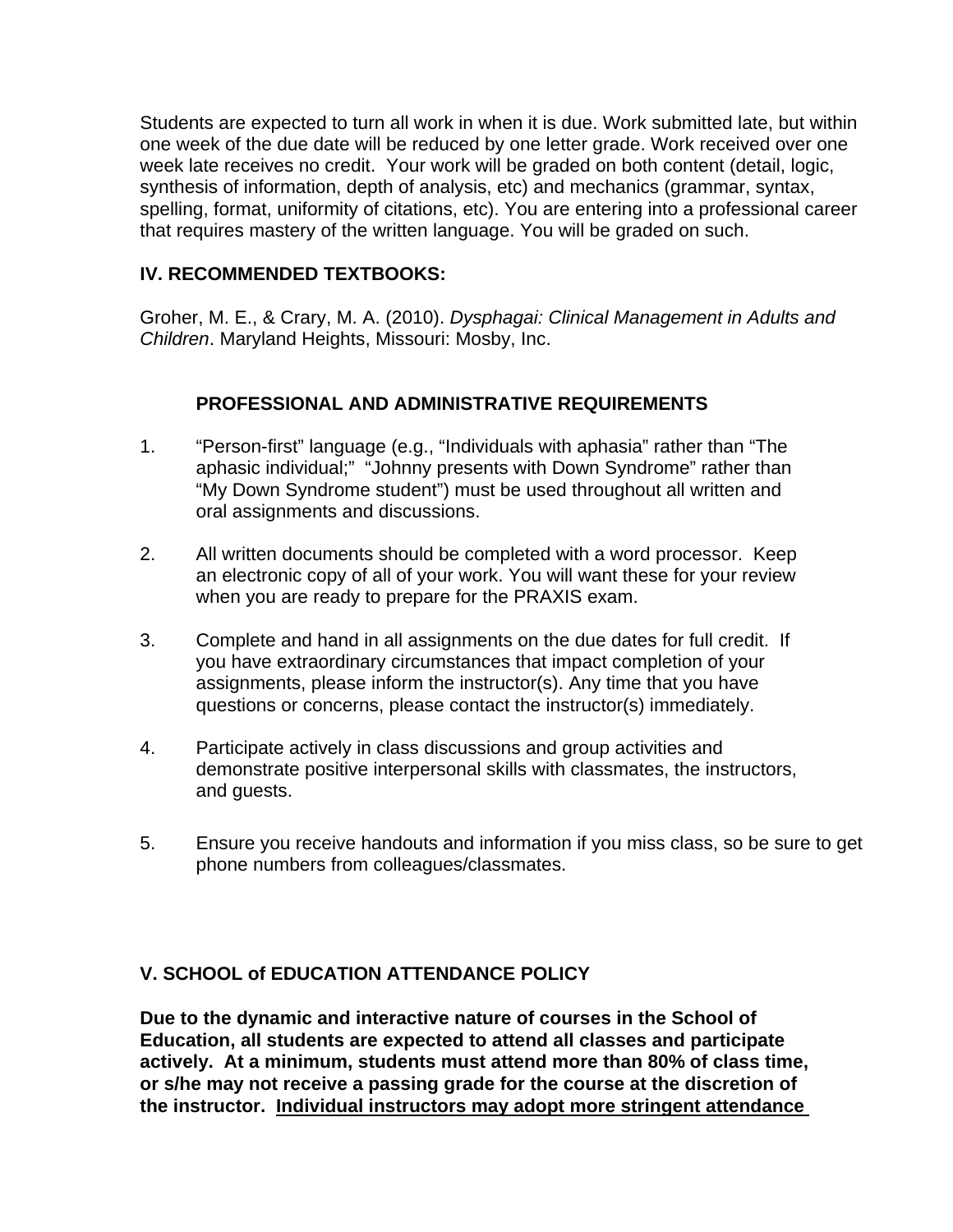**requirements. Should the student have extenuating circumstances, s/he should contact the instructor as soon as possible.** *(Adopted by the COE Governance Community, December, 1997).*

# **VI. GENERAL CONSIDERATIONS**

### **Ability**

Every student has the right to equitable educational consideration and appropriate accommodation. Students having differing ability (mobility, sight, hearing, documented learning challenges, first language/English as a second language) are requested to contact the professor at the earliest opportunity. Every effort will be made to accommodate special need. Students are reminded of the availability of Disabled Student Services, the Writing Center, technology assistance in the computer labs, and other student support services available as part of reasonable accommodation for special needs students.

#### **Students with Disabilities Requiring Reasonable Accommodations**

Students with disabilities who require reasonable accommodations must be approved for services by providing appropriate and recent documentation to the Office of Disable Student Services (DSS). This office is located in Craven Hall 4300, and can be contacted by phone at (760) 750-4905, or TTY (760) 750-4909. Students authorized by DSS to receive reasonable accommodations should meet with their instructor during office hours or, in order to ensure confidentiality, in a more private setting.

# **CSUSM Academic Honesty Policy**

"Students will be expected to adhere to standards of academic honesty and integrity, as outlined in the Student Academic Honesty Policy. All written work and oral assignments must be original work. All ideas/materials that are borrowed from other sources must have appropriate references to the original sources. Any quoted material should give credit to the source and be punctuated with quotation marks.

Students are responsible for honest completion of their work including examinations. There will be no tolerance for infractions. If you believe there has been an infraction by someone in the class, please bring it to the instructor's attention. The instructor reserves the right to discipline any student for academic dishonesty in accordance with the general rules and regulations of the university. Disciplinary action may include the lowering of grades and/or the assignment of a failing grade for an exam, assignment, or the class as a whole."

# **Plagiarism:**

As an educator, it is expected that each student will do his/her own work, and contribute equally to group projects and processes. Plagiarism or cheating is unacceptable under any circumstances. If you are in doubt about whether your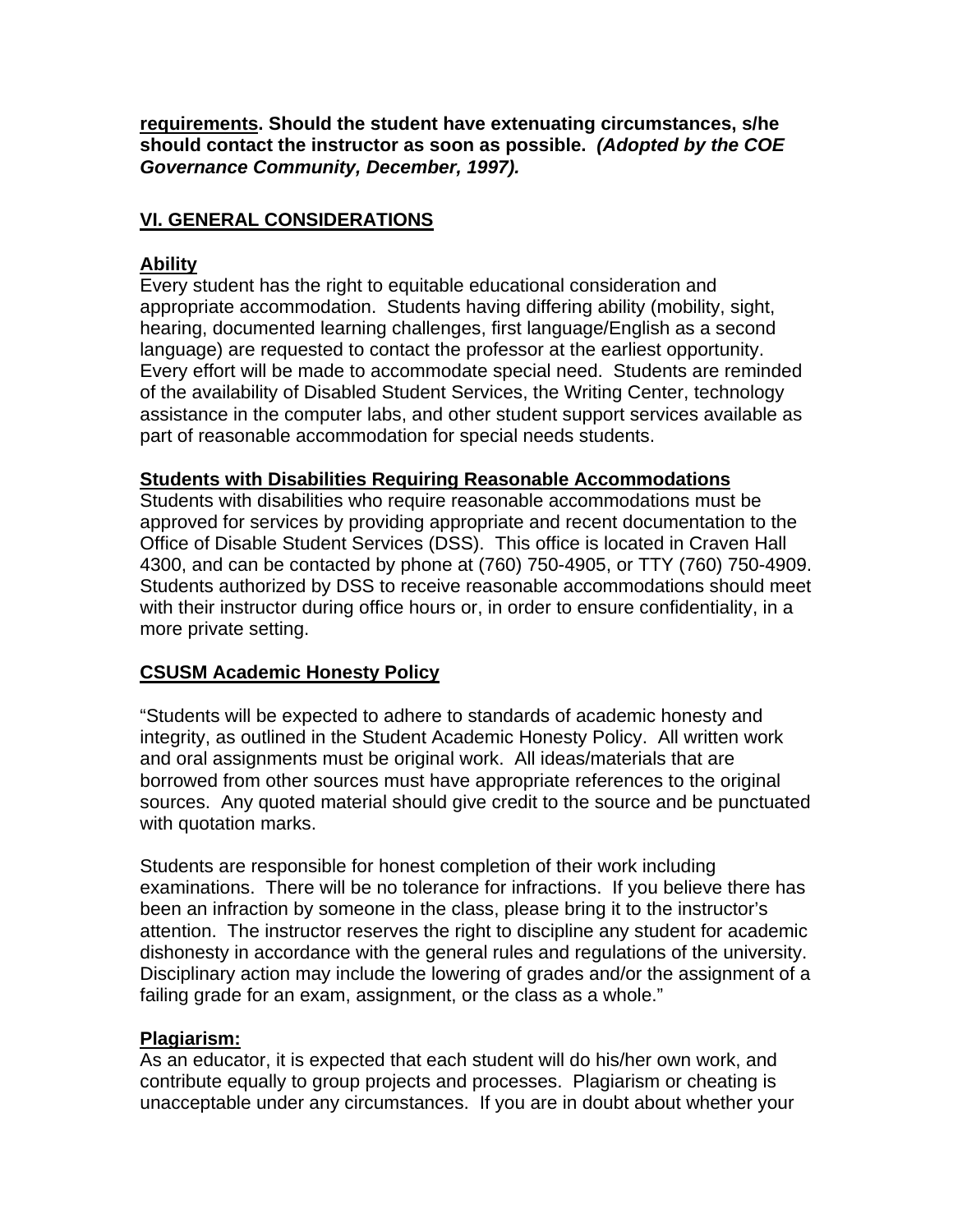work is paraphrased or plagiarized see the Plagiarism Prevention for Students website http://library.csusm.edu/plagiarism/index.html. If there are questions about academic honesty, please consult the University catalog.

# **Electronic Communication Protocol:**

Electronic correspondence is a part of your professional interactions. If you need to contact the instructor, e-mail is often the easiest way to do so. It is my intention to respond to all received e-mails in a timely manner. Please be reminded that e-mail and on-line discussions are a very specific form of communication, with their own nuances and etiquette. For instance, electronic messages sent in all upper case (or lower case) letters, major typos, or slang, often communicate more than the sender originally intended. With that said, please be mindful of all e-mail and on-line discussion messages you send to your colleagues, to faculty members in the School of Education, or to persons within the greater educational community. All electronic messages should be crafted with professionalism and care.

Things to consider:

- Would I say in person what this electronic message specifically says?
- How could this message be misconstrued?
- Does this message represent my highest self?
- Am I sending this electronic message to avoid a face-to-face conversation?

In addition, if there is ever a concern with an electronic message sent to you, please talk with the author in person in order to correct any confusion.

# **Appeals**

Every student has the right to appeal grades, or appeal for redress of grievances incurred in the context of any course. Disputes may be resolved informally with the professor, or through the formal appeal process. For the latter, consult Dr. Kathy Hayden, Interim Director, School of Education.

# **Graduate Writing Requirements**

The California State University maintains a Graduation Writing Assessment Requirement (GWAR) for master's candidates. This requirement must be achieved prior to Advancement to Candidacy. A master's candidate will satisfy the graduate writing requirement by receiving a passing score on a written product as assessed with the GWAR rubric. Toward the goal of providing opportunity for graduate students in the School of Education to satisfy the writing requirement, all papers in all graduate classes must adhere to the writing and format style guidelines detailed in the sixth edition of the Publication Manual of the American Psychological Association. This manual is a required textbook for all CSUSM School of Education graduate-level courses.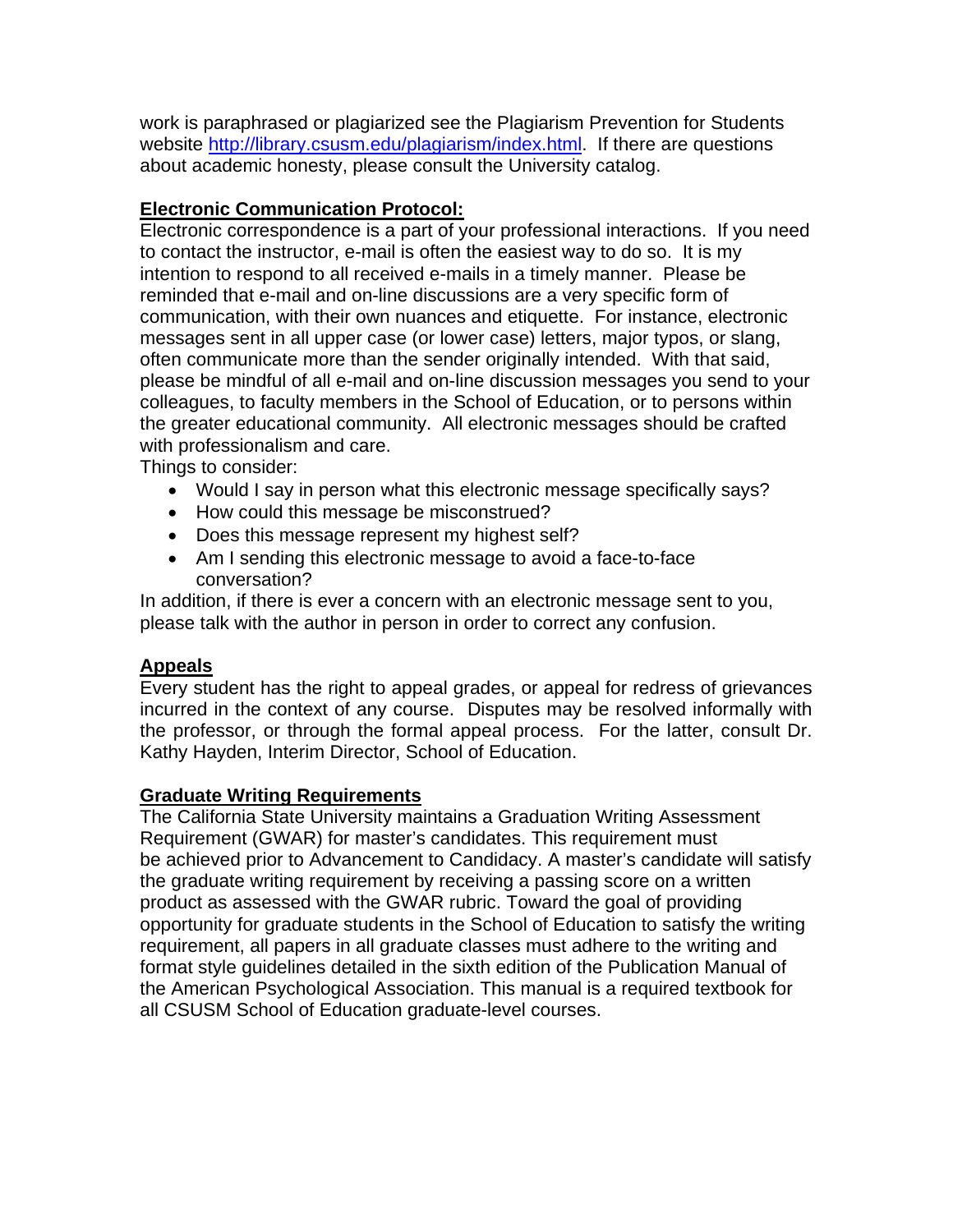# Course Outline

| Monday:<br>June 4<br>$9am - 4pm$  | Introduction<br>A&P<br><b>Oral Mechanism Examination</b><br><b>Phases of Swallow</b><br><b>Typical Swallow</b><br>Hands on skills<br><b>Assignment 1</b>                                                         | Chapters 1-2               |
|-----------------------------------|------------------------------------------------------------------------------------------------------------------------------------------------------------------------------------------------------------------|----------------------------|
| Friday:<br>June 8                 | Disorder Types<br><b>Assignment 2</b>                                                                                                                                                                            | Reference:<br>Chapters 5-8 |
| $M/W/F$ :<br>June 11, 13, 15      | Chapters 9-10<br>Assessment<br><b>BSE: Bedside Swallow Evaluation (Diets)</b><br><b>MBSE: Modified Barium Swallow Evaluation</b><br>FEES: Fiberoptic Endoscopic Examination of Swallow<br><b>Assignments 3-5</b> |                            |
| Monday:<br>June 18<br>$9am - 4pm$ | Goal setting, judgment and planning<br>Intervention<br><b>Compensatory Strategies</b><br>Therapy<br><b>Assignment 6</b>                                                                                          | Chapters 12 & 14           |
| Friday:<br>June 22                | Special Workshop at Pomerado: Devina Acharya<br><b>FEES/MBSE/DIETS</b>                                                                                                                                           |                            |
| Monday:<br>June 25                | Case studies<br>Special Guest Speaker: Devina Acharya<br><b>Assignment 7</b>                                                                                                                                     | Chapter 15                 |
| Wednesday:<br>June 27             | <b>Pediatric Swallowing</b><br>Special Guest Speaker: Leslie Nielson<br><b>Assignment 8</b>                                                                                                                      | Chapters 3-4, 11, 13       |
| Friday:<br>June 29                | Case studies<br>Writing<br><b>Assignment 9</b>                                                                                                                                                                   |                            |